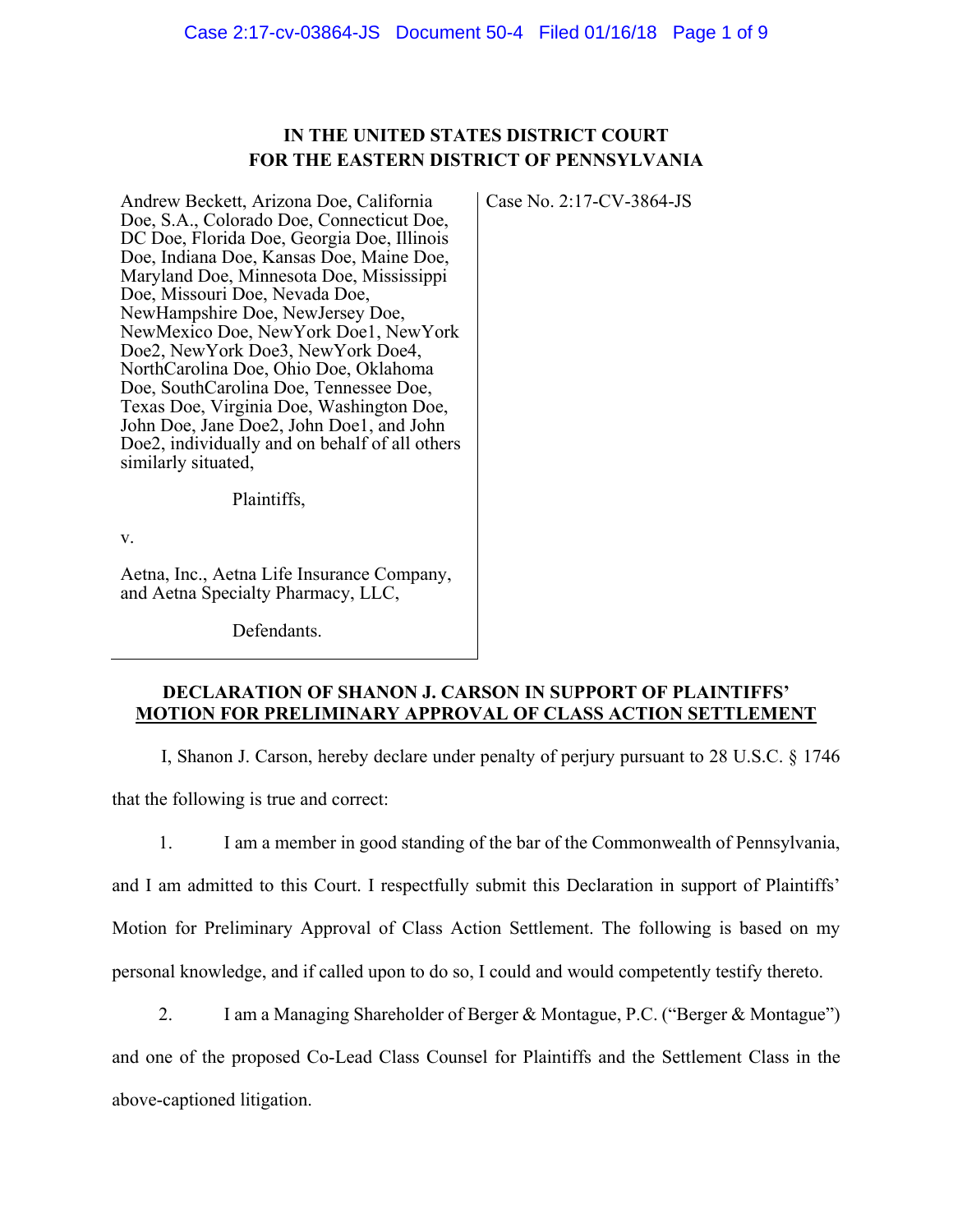#### Case 2:17-cv-03864-JS Document 50-4 Filed 01/16/18 Page 2 of 9

3. Berger & Montague specializes in class action litigation in federal and state courts and is one of the preeminent class action law firms in the United States. I have attached a copy of our Firm's resume hereto as Exhibit 1. Berger & Montague currently consists of over 60 attorneys who primarily represent plaintiffs in complex civil litigation and class action litigation in federal and state courts. Berger & Montague has played lead roles in major class action cases for over 48 years, and has obtained settlement and recoveries totaling well over \$30 billion for our clients and the classes they have represented.

4. Our Firm's Consumer Protection Group protects consumers' rights when they are injured by false or misleading advertising, defective products, data privacy breaches, and various other unfair trade practices. I, along with E. Michelle Drake, another Shareholder at our Firm involved in this litigation, Co-Chair the Consumer Protection Department at Berger & Montague, and we have an extensive background in litigation on behalf of consumers. I currently serve as lead or co-lead counsel in many class and collective action cases in federal courts across the country. This level of experience has enabled Berger & Montague to undertake this matter and to efficiently and successfully prosecute and settle the claims of the Settlement Class.

5. Specifically, Berger & Montague has served as lead counsel and/or on steering committees of multiple nationwide data breach class actions, including serving as Co-Lead Counsel in *In re TJX Companies Retail Security Breach Litigation*, No. 1:07-cv-10162-WGY (D. Mass.)*,* a multidistrict litigation brought on behalf of individuals whose personal and financial data was compromised in the then-largest theft of personal data in history, which was settled for benefits valued at over \$200 million. Berger & Montague also served on the Executive Committee in *In Re: Heartland Payment Systems, Inc. Customer Data Security Breach Litigation*, No. 4:09-MD-2046 (S.D. Tex. 2009), and *In re: Countrywide Financial Corp. Customer Data Security Breach*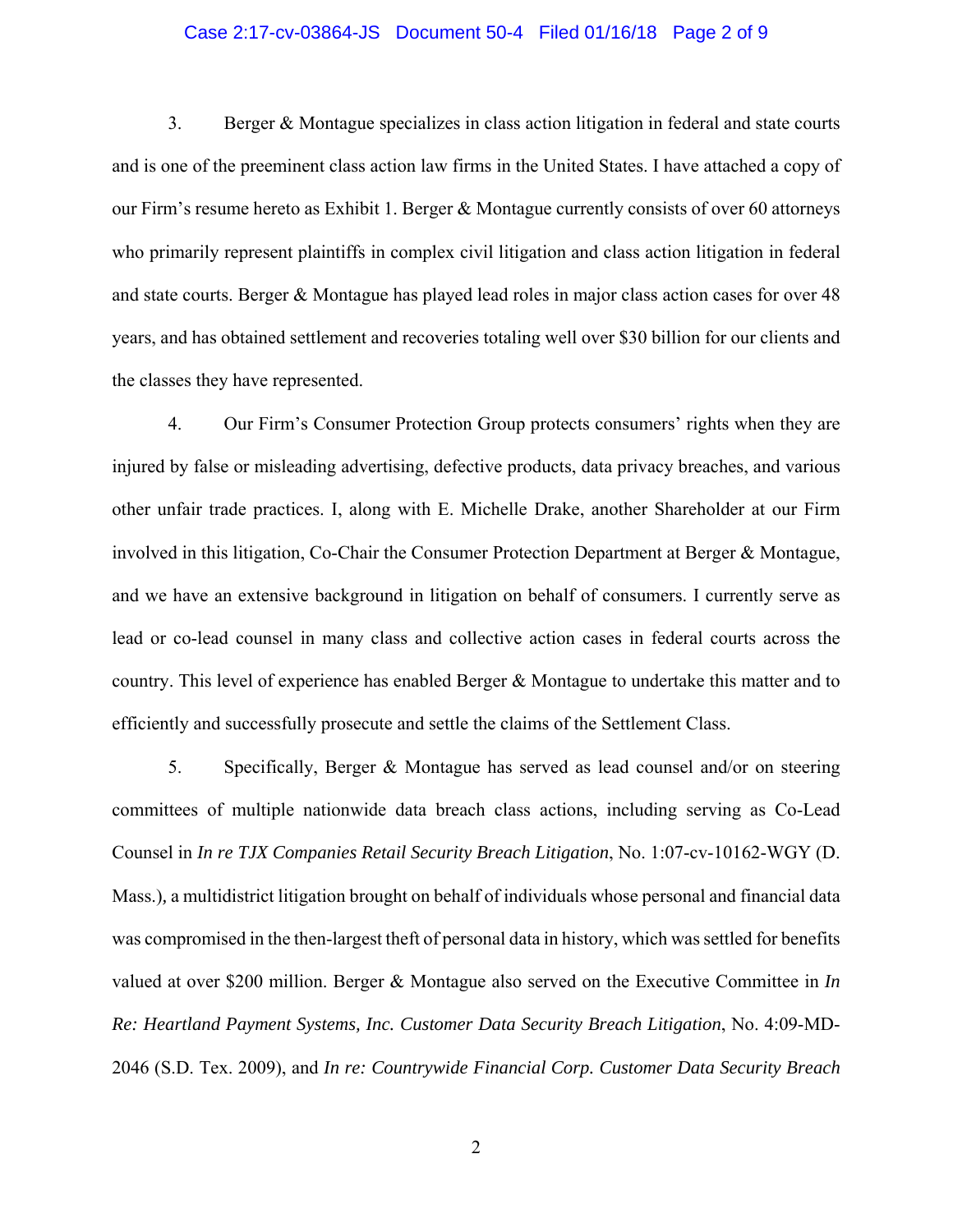### Case 2:17-cv-03864-JS Document 50-4 Filed 01/16/18 Page 3 of 9

*Litigation,* No. 3:08-md-01998-TBR (W.D. Ky. 2008). My firm currently serves on the Steering Committee in *In Re Experian Data Breach Litigation,* No. 8:15-cv-01592 (C.D. Cal).

6. As stated above, I Co-Chair the Firm's Consumer Protection Department, and I also Co-Chair the Firm's Employment Law Department. I have achieved the highest peer-review rating, "AV," in Martindale Hubbell, and have repeatedly been singled out for honors and awards by numerous publications. For example, in 2015, 2016, and 2017, I was selected as one of the top 100 attorneys in Pennsylvania, as reported by Thomson Reuters. I concentrate my practice on the prosecution of class actions on behalf of consumers and employees across the country.

7. I have served as lead or co-lead counsel in dozens of successful class action cases

in federal courts across the country, including, just for example:

- a. *In re: CertainTeed Fiber Cement Siding Litigation*, MDL No. 2270 (E.D. Pa.). Co-Lead Counsel. I served as Co-Lead Counsel in this products liability multidistrict litigation concerning CertainTeed Corporation's fiber cement siding, on behalf of a nationwide class of consumers. We obtained a settlement of more than \$103 million (cash, non-reversionary).
- b. *George v. Uponor, Inc.*, No. 12-249 (D. Minn.). Co-Lead Counsel. I served as Co-Lead Counsel in the products liability nationwide class action concerning Uponor's yellow brass F1960 plumbing fittings, and obtained a large class action settlement.
- c. *Jantz v. Social Security Administration*, EEOC Case No. 531-2006- 00276X. Co-Lead Counsel. I served as Co-Lead Counsel in this nationwide class action alleging that the Social Security Administration discriminated against its employees with targeted disabilities. On October 8, 2008, the EEOC certified a nationwide litigation class of employees of the Social Security Administration who have severe disabilities and who have alleged discrimination with respect to promotions for which they were deemed to be qualified. We subsequently obtained a cash, non-reversionary class action settlement of \$9,980,000 plus significant injunctive relief.
- d. *Employees Committed for Justice v. Eastman Kodak Company*, No. 6:04-cv-06098 (W.D.N.Y.). Co-Lead Counsel. As Co-Lead Counsel, I obtained a settlement of \$21.4 million on behalf of a nationwide class of African American employees of Kodak alleging a pattern and practice of racial discrimination.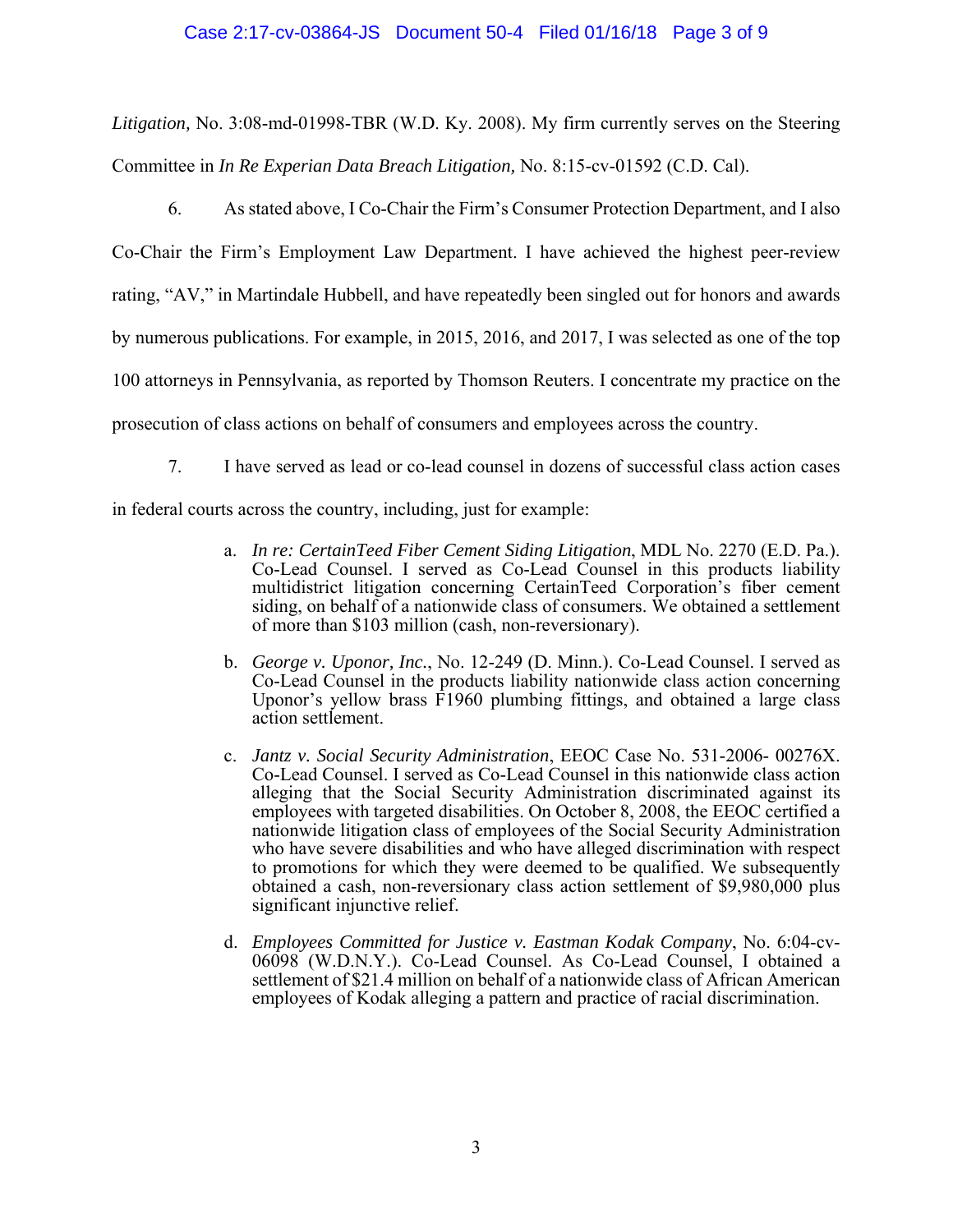#### Case 2:17-cv-03864-JS Document 50-4 Filed 01/16/18 Page 4 of 9

I have also served and been appointed as lead or co-lead counsel in numerous other types of class actions throughout the country that have achieved many millions of dollars in settlements on behalf of my clients and the classes they have represented.

8. E. Michelle Drake is a Shareholder in Berger & Montague's Minneapolis office who has worked on this case with me. Michelle focuses her practice primarily on privacy, consumer protection, and financial services class actions. Michelle serves on the Board of the National Association of Consumer Advocates, is a member of the Partner's Council of the National Consumer Law Center, and is a Co-Chair for the Consumer Litigation Section for the Minnesota State Bar Association. She has previously served as a member of the Ethics Committee for the National Association of Consumer Advocates, and as Treasurer and At-Large Council Member for the Consumer Litigation Section for the Minnesota Bar Association. Michelle has been named to The Best Lawyers of America, Top 50 Women Minnesota Super Lawyers, and the Super Lawyers List in multiple years. Michelle was also appointed to the Federal Practice Committee in 2010 by the U.S. District Court for the District of Minnesota. She has been quoted in the New York Times and the National Law Journal, and her cases were named as "Lawsuits of the Year" by Minnesota Law & Politics in both 2008 and 2009.

9. Michelle was appointed as liaison counsel for the Consumer Cases in *In re: Target Corp. Customer Data Security Breach Litig.*, MDL No. 14-2522 (D. Minn.), where she helped obtain a \$10 million settlement (exclusive of attorneys' fees and notice expenses) for over 97 million consumers. She has also served as lead class counsel in a variety of other privacy related matters, including: *Rubio-Delgado v. Aerotek, Inc.*, No. 2:16-cv-01066 (S.D. Ohio) (\$15 million settlement on behalf of class members alleging invasion of privacy by employer); *Knights v. Publix Super Markets, Inc.*, No. 3:14-cv-00720 (M.D. Tenn.) (\$6.75 million settlement on behalf of class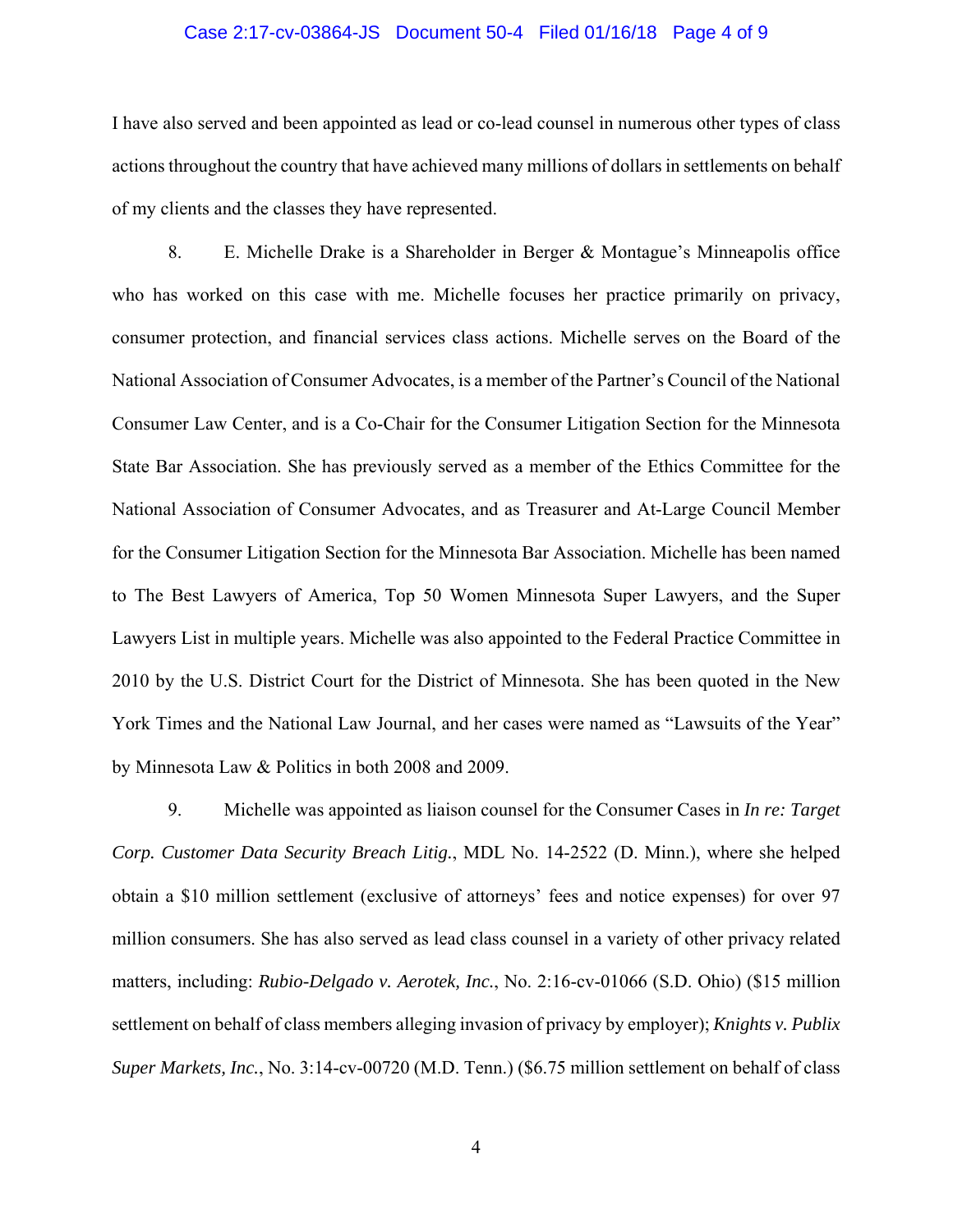#### Case 2:17-cv-03864-JS Document 50-4 Filed 01/16/18 Page 5 of 9

members alleging invasion of privacy by employer); *Hillson v. Kelly Services, Inc.*, No. 2:15-cv-10803 (E.D. Mich.) (\$6.749 million settlement on behalf of class members alleging invasion of privacy by employer); *Ernst v. DISH Network, LLC, Sterling Infosystems, Inc.*, No. 12-cv-8794 (S.D.N.Y.) (\$4.75 million settlement on behalf of class members for claims against consumer reporting agency for illegal publication of information the FCRA requires to be kept private, and \$1.75 million settlement on behalf of class members for claims against employer for invasion of privacy); *Brown v. Delhaize America, LLC*, No. 1:14-cv-00195 (M.D.N.C.) (\$2.99 million settlement on behalf of class members for invasion of privacy by employer and failure to provide consumers with information they have a right to access); *Nesbitt v. Postmates, Inc.*, No. CGC-15- 547146 (Cal. Super. Ct., San Fran. Cnty.) (\$2.5 million settlement on behalf of class members in case involving invasion of privacy by employer); *Singleton v. Domino's Pizza, LLC*, No. 8:11-cv-01823 (D. Md.) (\$2.5 million settlement on behalf of class members in case involving invasion of privacy by employer); *Heaton v. Social Finance, Inc.*, No. 3:14-cv-5191 (N.D. Cal.) (\$2.5 million settlement on behalf of class members in case involving privacy of credit information and invasion of that privacy by lender); *Halvorson v. TalentBin, Inc.*, No. 3:15-cv-05166 (N.D. Cal.) (\$1.15 million settlement on behalf of class members in case involving privacy of consumer information and invasion of that privacy by an online data aggregator); *Legrand v. IntelliCorp Records, Inc.*, No. 1:15-cv-2091 (N.D. Ohio) (\$1.1 million settlement on behalf of class members in case involving the illegal publication of inaccurate background information by a consumer reporting agency).

10. In addition, Sarah R. Schalman-Bergen, a Shareholder of Berger & Montague, and Co-Chair (with me) of our firm's Employment Law Department, has served as *Volunteer Of Counsel* to the AIDS Law Project of Pennsylvania ("AIDS Law Project") for the past ten years.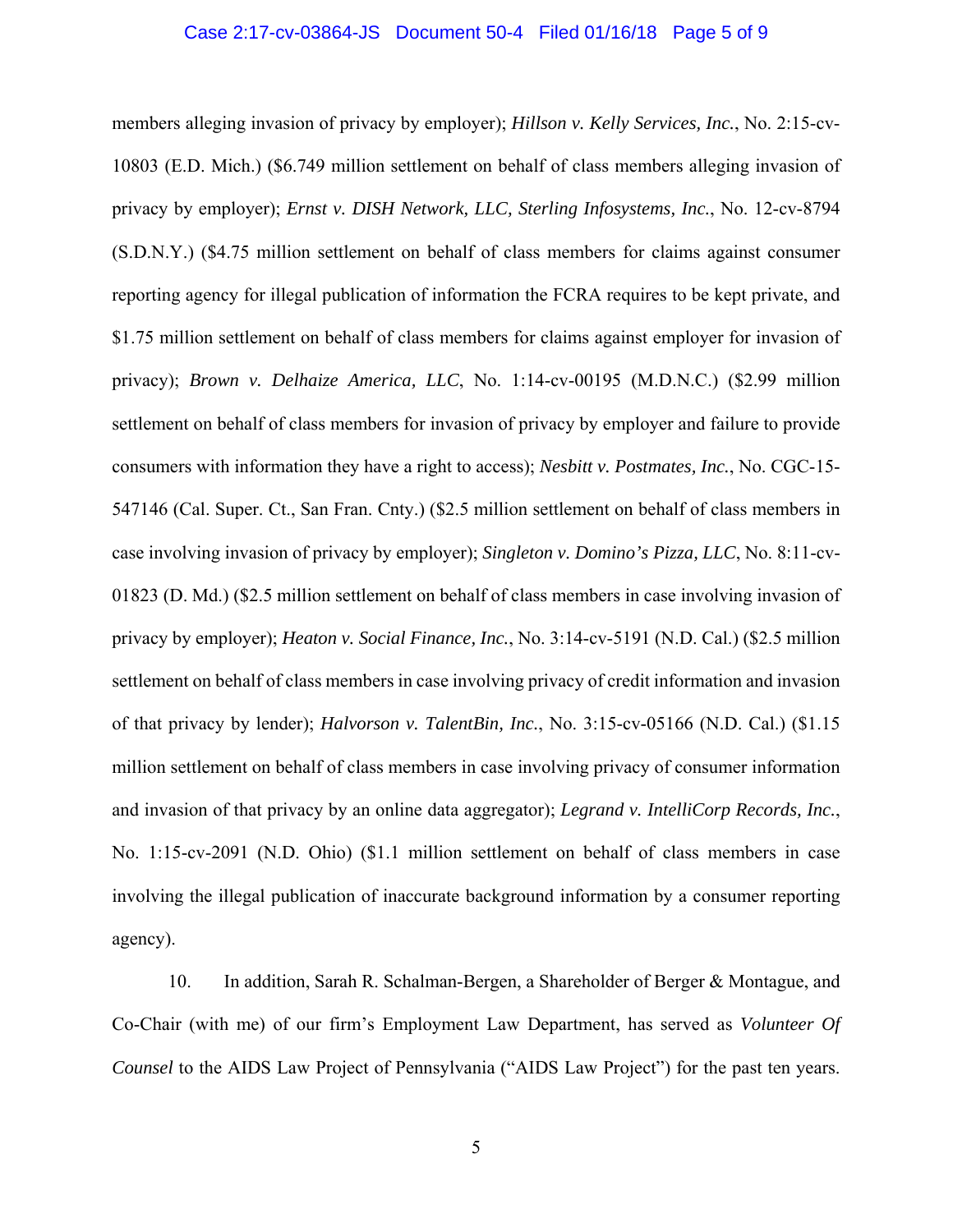#### Case 2:17-cv-03864-JS Document 50-4 Filed 01/16/18 Page 6 of 9

Through her work with the AIDS Law Project, Berger & Montague has co-counseled HIV discrimination and confidentiality cases, as well as other cases impacting the rights of people living with HIV/AIDS. *See, e.g., Jones v. OSS Orthopaedic Hospital LLC*, No. 1:16-cv-01258-YK (M.D. Pa. 2016) (representing client alleging discriminatory denial of access to aquatic therapy pool because of plaintiff's HIV status); *Jones v. Diamantoni & Associates Family Practice*, No. 2:14 cv-6796-GP (E.D. Pa. 2015) (settlement reached on behalf of client and his family after being allegedly dismissed from a medical practice based on the client's HIV status); *Smith v. Milton Hershey School,* No. 11–7391, 2012 WL 1966125 (E.D. Pa. 2012) (alleging that the Milton Hershey School refused to enroll a 13-year-old student because he is living with HIV; case settled with Department of Justice for \$715,000); *Canal Side Care Manor, LLC v. Pa. Human Relations Commission*, 30 A. 3d 568 (Commw. Ct. Pa. 2011) (affirming finding of discrimination against personal care home who evicted a client because she was HIV positive).

11. Following Aetna's conduct that underlies this case, this case arose from communications among the AIDS Law Project, the Legal Action Center, and HIV legal organizations all over the country, who received calls from people who had been sent the Benefit Notice<sup>1</sup> at the end of July and beginning of August 2017.

12. Specifically, the AIDS Law Project was first contacted by an individual who received the Benefit Notice on August 1, 2017, just a few days after the Benefit Notice was sent.

13. On August 8, 2017, Sally Friedman, Legal Director of the Legal Action Center posted a query to the HIV/AIDS Law and Policy Discussion List, a listserv of advocates representing people with HIV, asking if other organizations had heard complaints about a letter from Aetna that disclosed HIV-related information.

 $\overline{a}$ 

<sup>&</sup>lt;sup>1</sup> The term "Benefit Notice" and any other capitalized terms in this Declaration have the same meanings as is in the Settlement Agreement.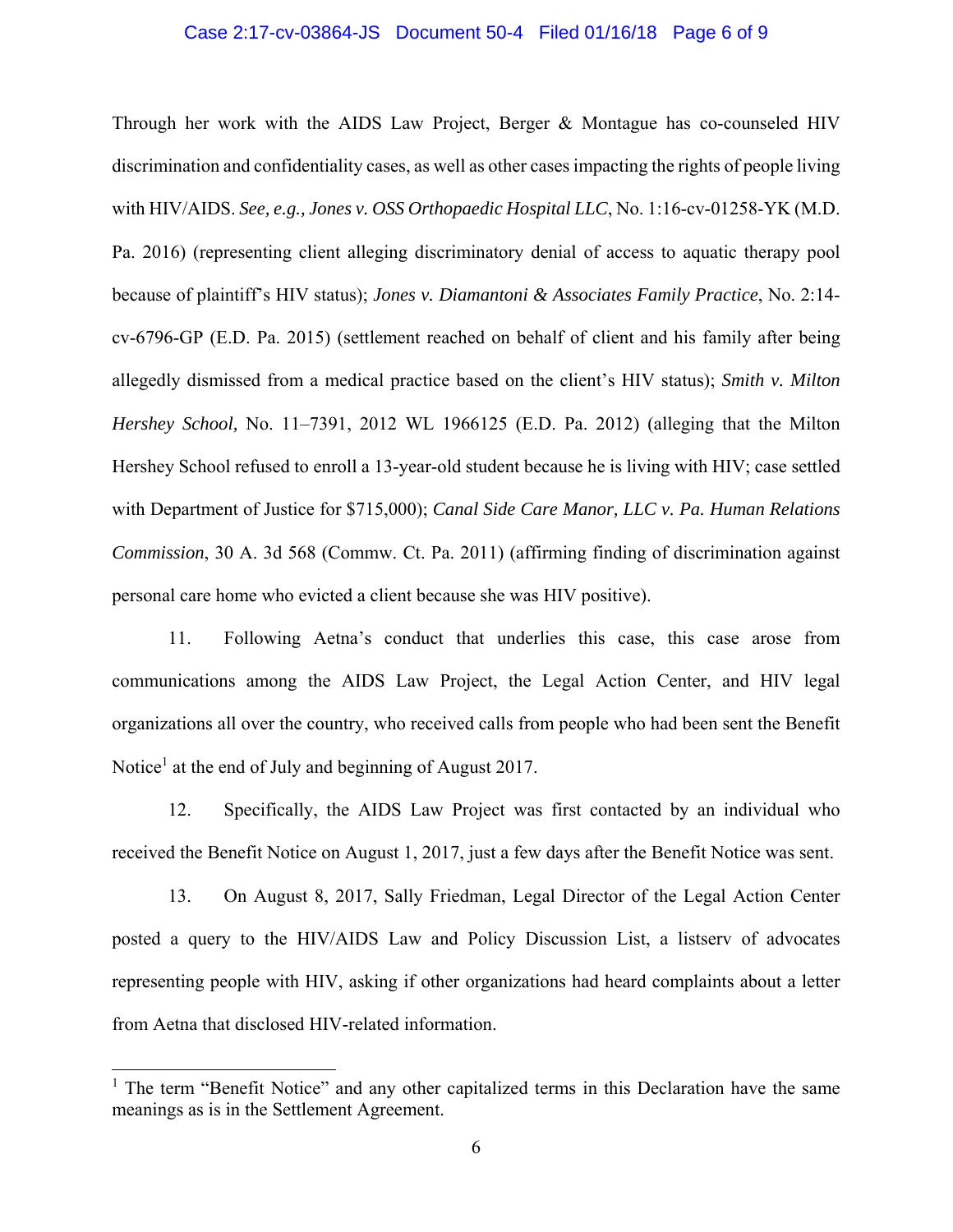### Case 2:17-cv-03864-JS Document 50-4 Filed 01/16/18 Page 7 of 9

14. Based on the large response from advocates around the country, the AIDS Law Project and the Legal Action Center decided to send a demand letter to Aetna that the mailing be stopped immediately. On August 24, 2017, the AIDS Law Project and the Legal Action Center along with the AIDS Legal Referral Panel of San Francisco, Lambda Legal, Legal Services NYC, Los Angeles HIV Law & Policy Project, Legal Council for Health Justice – AIDS Legal Council Program, and Whitman-Walker Health, sent a letter to Aetna regarding the mailing of the Benefit Notice.

15. In response to media inquiries, Aetna disclosed that approximately 12,000 letters had been sent. Given the quantity of the mailing, the AIDS Law Project, with the agreement of the Legal Action Center, consulted with my partner, Sarah Schalman-Bergen, for class action guidance, and then with Michelle Drake and me. The AIDS Law Project, Legal Action Center and Berger & Montague (together, "Co-Lead Class Counsel") subsequently worked together to prepare and file, on behalf of Plaintiff Andrew Beckett, a federal class action law suit in Philadelphia regarding the Incident. Plaintiff Beckett's Complaint was the first-filed complaint in the country regarding the Incident.

16. Co-Lead Class Counsel subsequently met with Aetna and its counsel in-person on September 6, 2017, and began to negotiate an Immediate Relief Program to provide financial and counseling support for those harmed by the mailing of the Benefit Notice. On September 28, 2017, Aetna announced the program on its website, and Co-Lead Class Counsel all advertised the program through their websites and social media platforms, as well as through direct contact with individuals who had contacted Co-Lead Class Counsel.

17. On October 6, 2017 and October 25, 2017, Co-Lead Class Counsel, along with Torin A. Dorros, Esq. of Dorros Law (who represented the plaintiff who filed the second class

7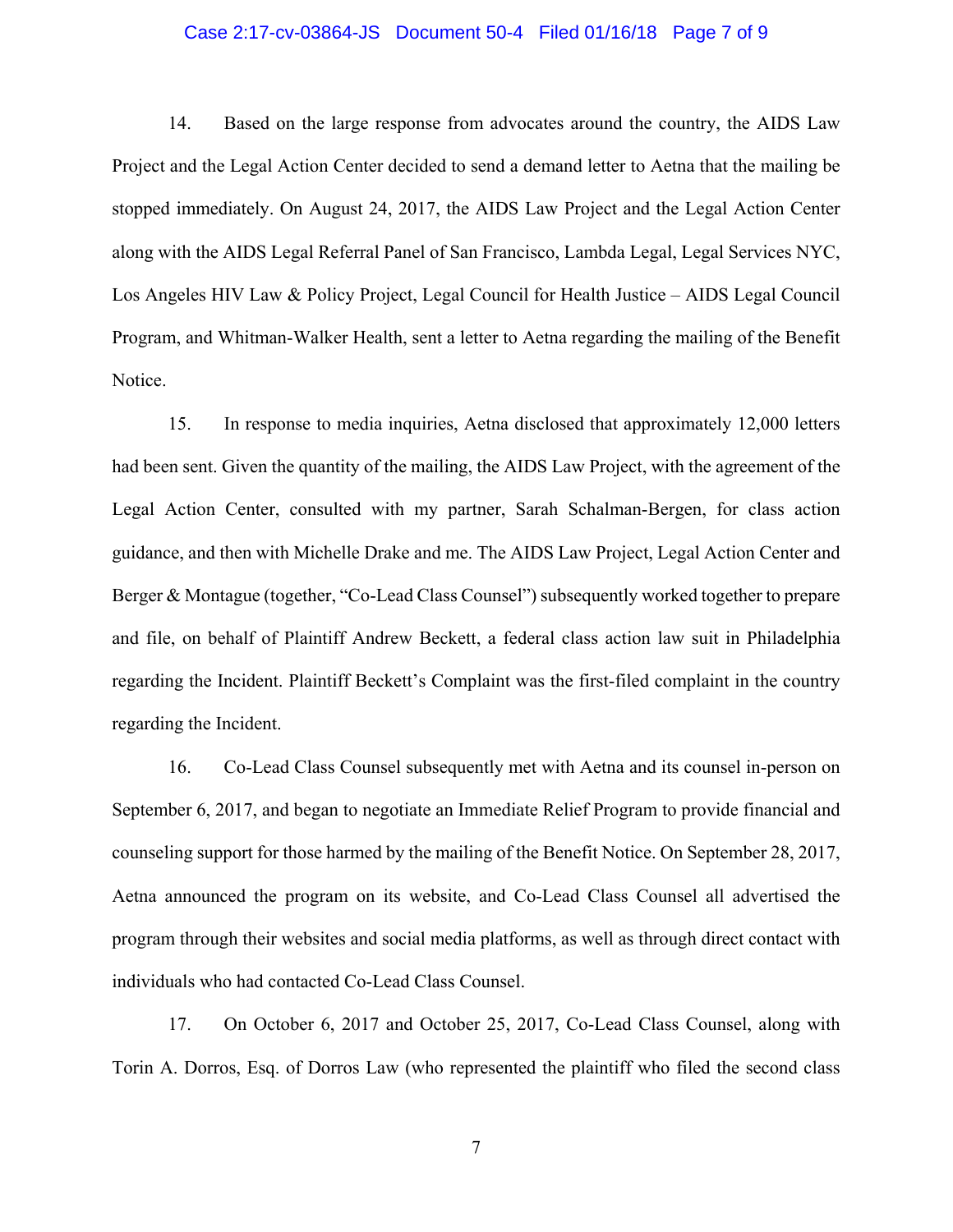#### Case 2:17-cv-03864-JS Document 50-4 Filed 01/16/18 Page 8 of 9

action case regarding the Incident), attended full-day mediation sessions overseen by mediator Magistrate Judge Diane Welsh (Ret.) in Philadelphia.

18. As a result of the mediation sessions and subsequent intensive and vigorous negotiations overseen by Judge Welsh, the Parties negotiated the Settlement Agreement which is now being presented to the Court for preliminary approval.

19. In connection with the Settlement, Berger & Montague obtained bids from three different potential settlement administrators, and after carefully reviewing the bids and interviewing the potential administrators, are recommending to the Court that Angeion Group, LLC be appointed as the Settlement Administrator in this case.

20. Since the original Complaint was filed, I have been intimately involved in every facet of this case, and, with my co-counsel, have overseen the litigation on a day-to-day basis. I am familiar with all of the facts, as well as Aetna's asserted defenses on the merits (both with respect to liability and damages), and to class certification. I believe the negotiated Settlement Agreement provides an excellent settlement for Plaintiffs and the Settlement Class. The Settlement is the result of contested litigation and involved substantial ADR-related discovery and arm'slength negotiations. In my opinion, the Settlement offers significant advantages over the continued prosecution of this case: Plaintiffs and Settlement Class Members will receive significant financial compensation and will avoid the risks inherent in the continued prosecution of this case in which Aetna would assert various defenses to its liability. The non-monetary provided by the Settlement helps ensure that a similar privacy breach will not occur again.

21. Based on the validity testing of the proposed settlement distribution formula that was conducted by the AIDS Law Project (as detailed in the accompanying Declaration of Ronda Goldfein), it is the joint and collective opinion of Co-Lead Class Counsel that the formula

8